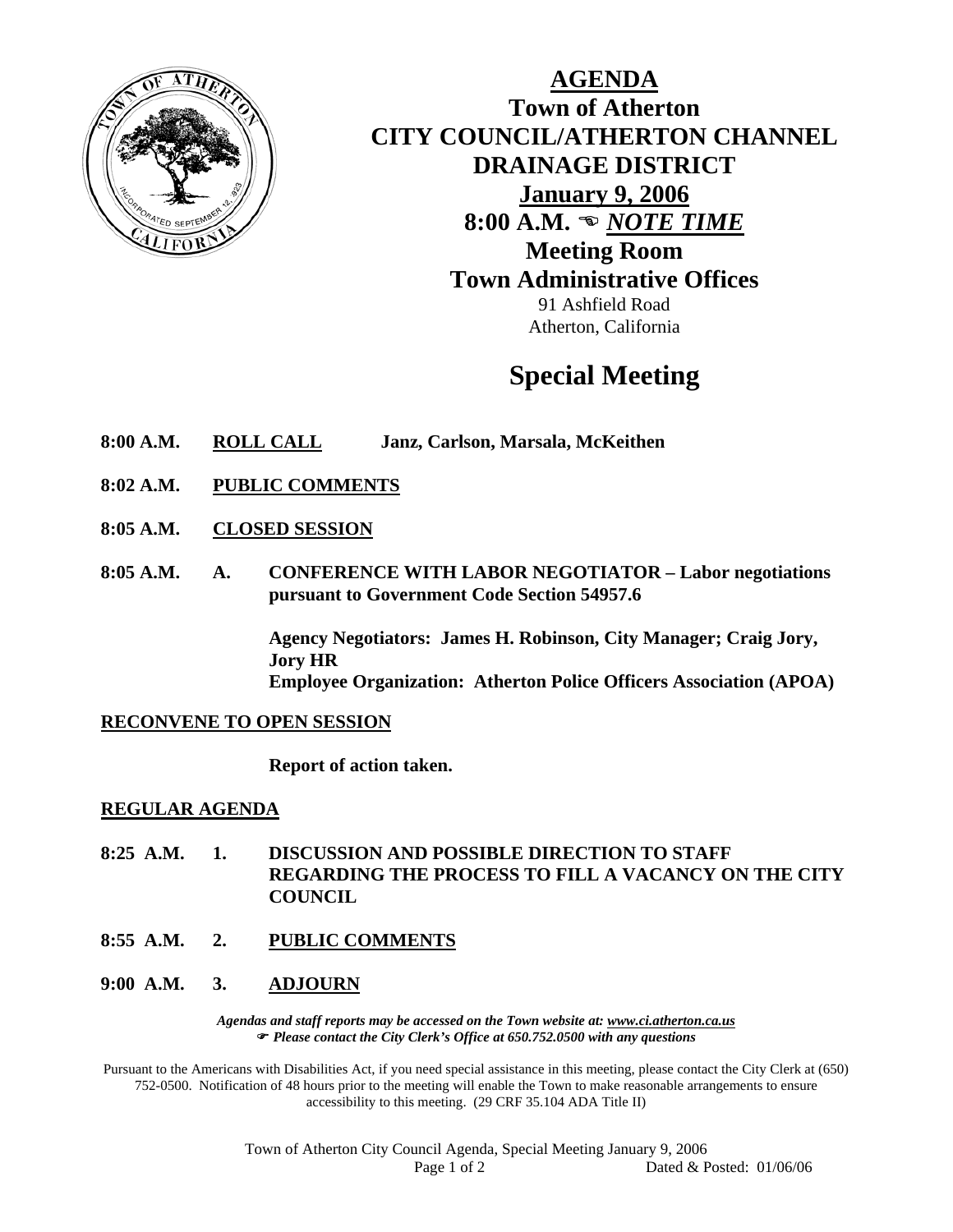**Item No. 1** 



## **Town of Atherton**

### **CITY COUNCIL STAFF REPORT**

#### **TO: HONORABLE MAYOR AND CITY COUNCIL JAMES H. ROBINSON, CITY MANAGER**

#### **FROM: KATHI HAMILTON, ACTING CITY CLERK**

**DATE: FOR THE SPECIAL COUNCIL MEETING OF JANUARY 9, 2006**

#### **SUBJECT: DISCUSSION AND POSSIBLE DIRECTION TO STAFF REGARDING THE PROCESS TO FILL A VACANCY ON THE CITY COUNCIL**

#### **RECOMMENDATION:**

Staff recommends the Council discuss the options available, choose a method to fill the vacancy, and direct staff to begin the process to fill the vacancy for the chosen method.

#### **BACKGROUND:**

Due to the death of Council Member Conwell on December 25, 2005, a vacancy was created for the remainder of his term expiring in November, 2006. Pursuant to Government Code Section 36512 (b), the Council may appoint or call a special election to fill the vacancy for the remainder of the term. The action must be taken within 30 days of the effective date of the vacancy (by January 24, 2006) to appoint or call a special election.

Government Code Section 36512 (c) provides for adoption of an ordinance to allow for an appointment for the interim period before a special election in June. The ordinance would be effective immediately and apply to all future vacancies.

#### **ANALYSIS:**

A fairly recent statewide city clerk survey on vacancies showed that the majority of vacancies are filled by appointment. If Council chooses to fill the vacancy by appointment, two possible alternatives are: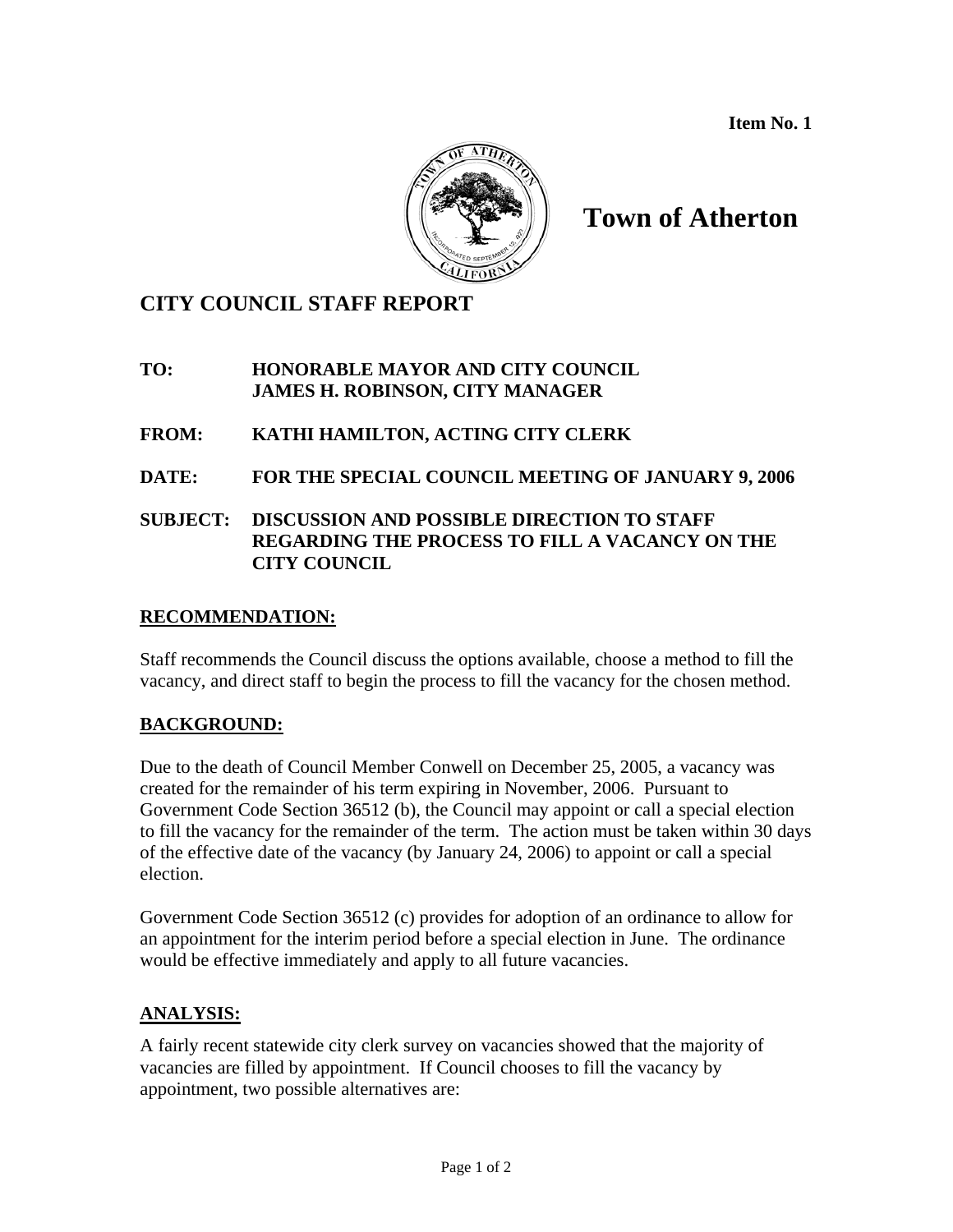- 1. Make an immediate appointment.
- 2. Make an appointment by January 24, 2006.
	- Announce vacancy and solicit applications (Publishing deadline for the *Almanac* is Thursdays at noon.)
	- Establish a filing deadline
	- Conduct a public meeting to hold interviews and make selection; or appoint a committee of two Council Members to screen applications then a) nominate an individual for Council ratification; or b) invite a predetermined number of applicants to interview before the full council at a regular meeting.
	- Develop a calendar to meet the January 24, 2006, deadline.

If action is taken to call a special election, the election would take place on June 6, 2006, the next regularly scheduled election not less than 114 days from the date of the vacancy. The successful candidate would serve out the remainder of the term expiring in November, 2006.

Prepared by: Approved by:

\_\_\_\_\_\_\_\_\_\_\_\_\_\_\_\_\_ \_\_\_\_\_\_\_\_\_\_\_\_\_\_\_\_\_\_ Acting City Clerk City Manager

Kathi Hamilton James H. Robinson

Attachment: Government Code Section 36512